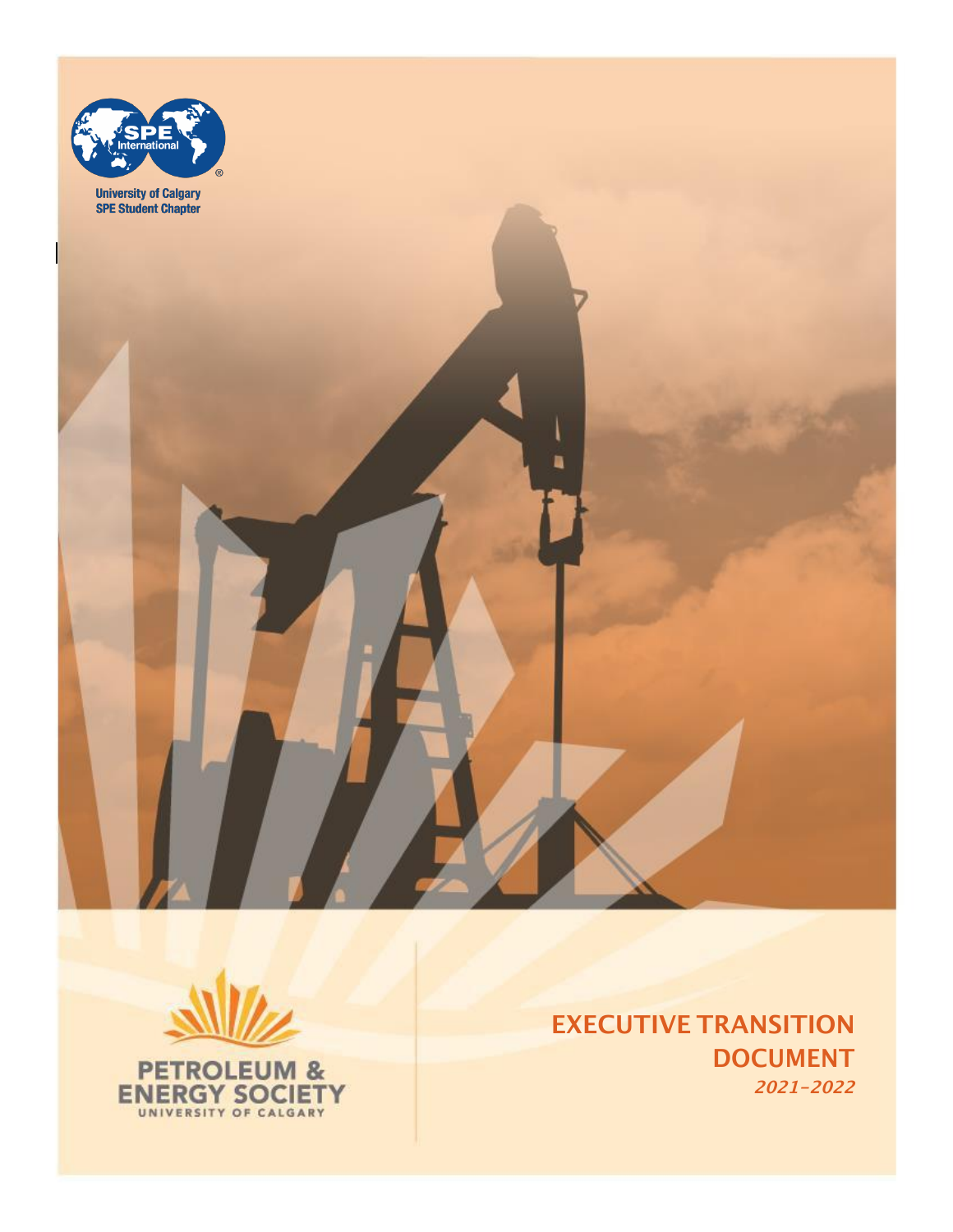





# **Table of Contents**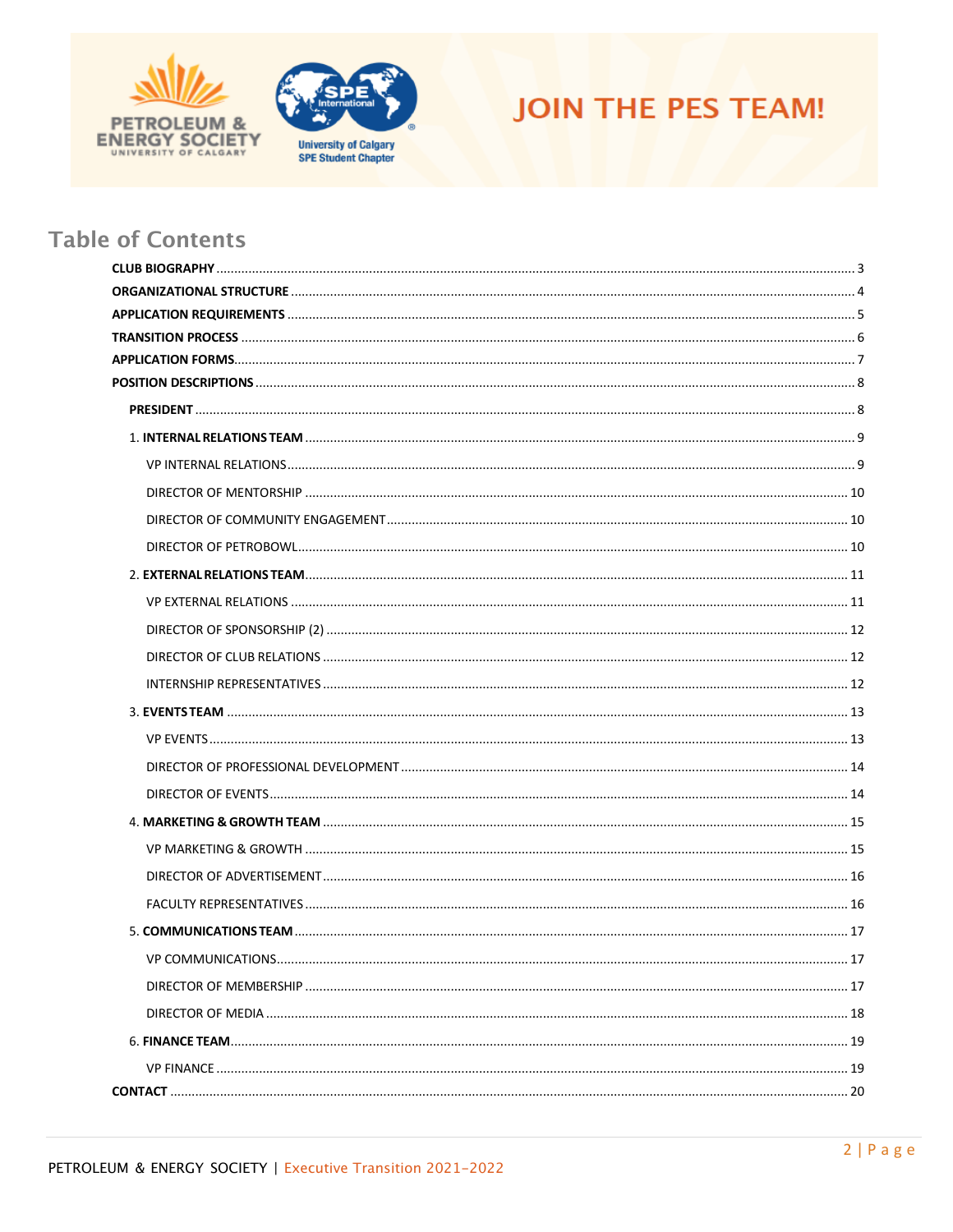





# <span id="page-2-0"></span>CLUB BIOGRAPHY

#### Mandate

The University of Calgary Petroleum and Energy Society (PES) is a non-profit organization run by undergraduate students with the fundamental purpose of creating an informed, knowledgeable, and connected student workforce in the oil and gas industry. We believe that by equipping students with a solid foundation of knowledge, experience, and networking skills, they will gain a competitive advantage when entering the industry.

#### **Metrics**

To fulfill our mandate, PES has identified four key areas of student development on which to focus our efforts. They include:

- Professional Development
- Experiential Learning
- Networking
- Social Responsibility

We believe that, by focusing on these specific areas, our student members will benefit through gaining a competitive advantage upon entering the industry.

#### 202**1-2022** Club Activities in Review

- Successfully operated the entire year virtually
- Hosted 50+ students at our Annual Industry Mixer showcasing PES' corporate sponsors. This was the second virtual industry mixer conducted.
- Paired 40+ students with experienced industry members in our PES Mentorship Program. The program was successfully conducted all online.
- Presented at least 4 Lunch & Learns with topics ranging from consulting, career development, drilling and completions, production techniques, pipelines, and project management
- Previously organized community engagement events with CIBC Run for the Cure and GenHelp
- Previously sent 40 students to Fort McMurray for the annual Oil Sands tour of Suncor's Fort Hills open pit mining site
- Previously sent 10 students to the SPE Annual Technical Conference and Exhibition in Dallas, TX
- Previously sent 20 students to the Abu Dhabi International Petroleum Exhibition & Conference
- Will be hosting a speaker and mixer event with senior executives from industry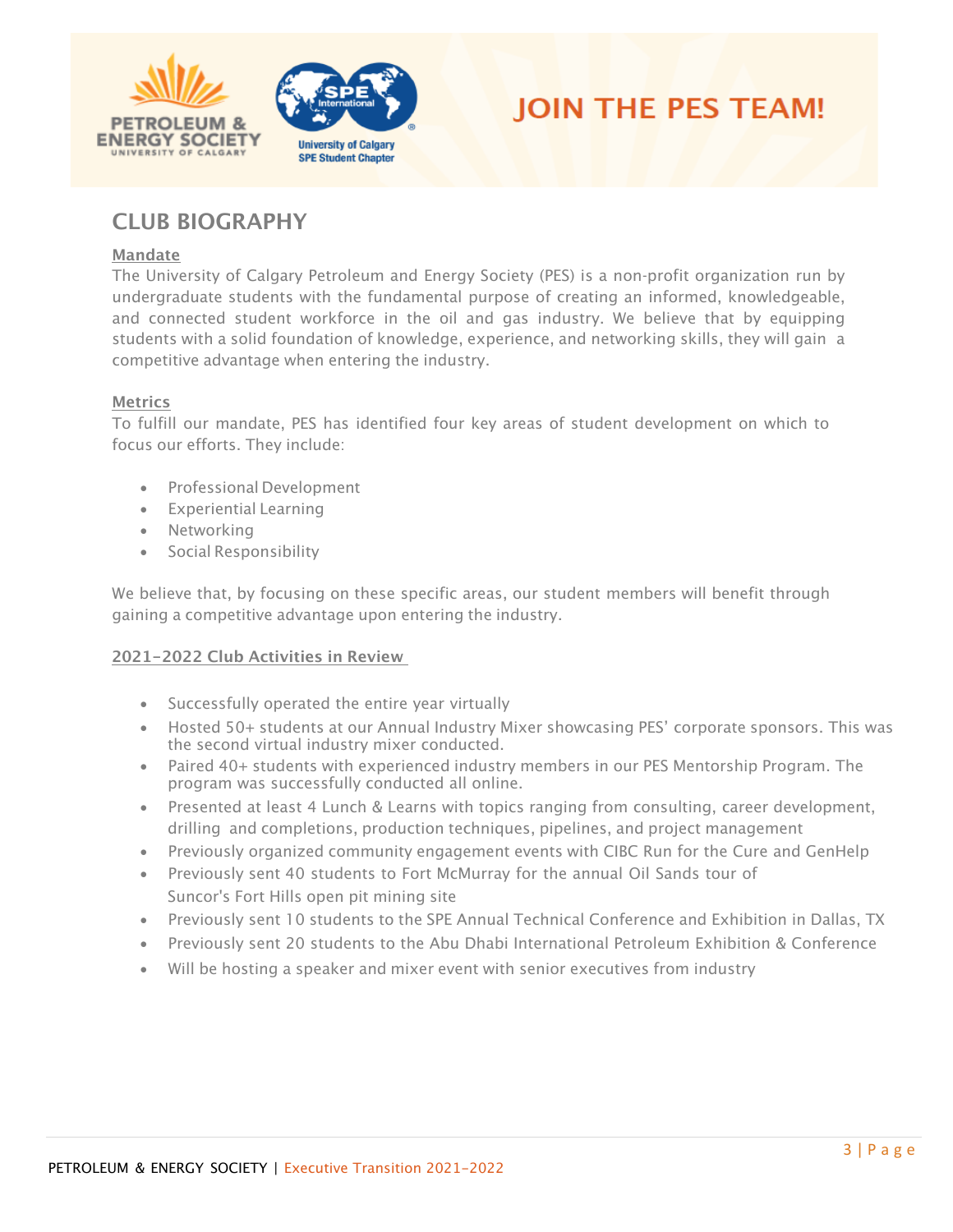



# <span id="page-3-0"></span>**ORGANIZATIONAL STRUCTURE**

The 2021-2022 organizational structure is seen below. Within the organizational structure, there are three levels of student volunteer positions, they include: Senior Council (also referred to as President and Vice Presidents); Directors; and Auxiliary Council. President and Vice President positions require a high level of accountability as well as group and time management skills. Director positions are focused on specific tasks surrounding the planning and logistics of club activities and are suited for more entry-level candidates. There is no limit to what you can apply for as a student, however be sure to choose a position that most closely meets yours schedule and interest.



### Fig. 1: Organizational Structure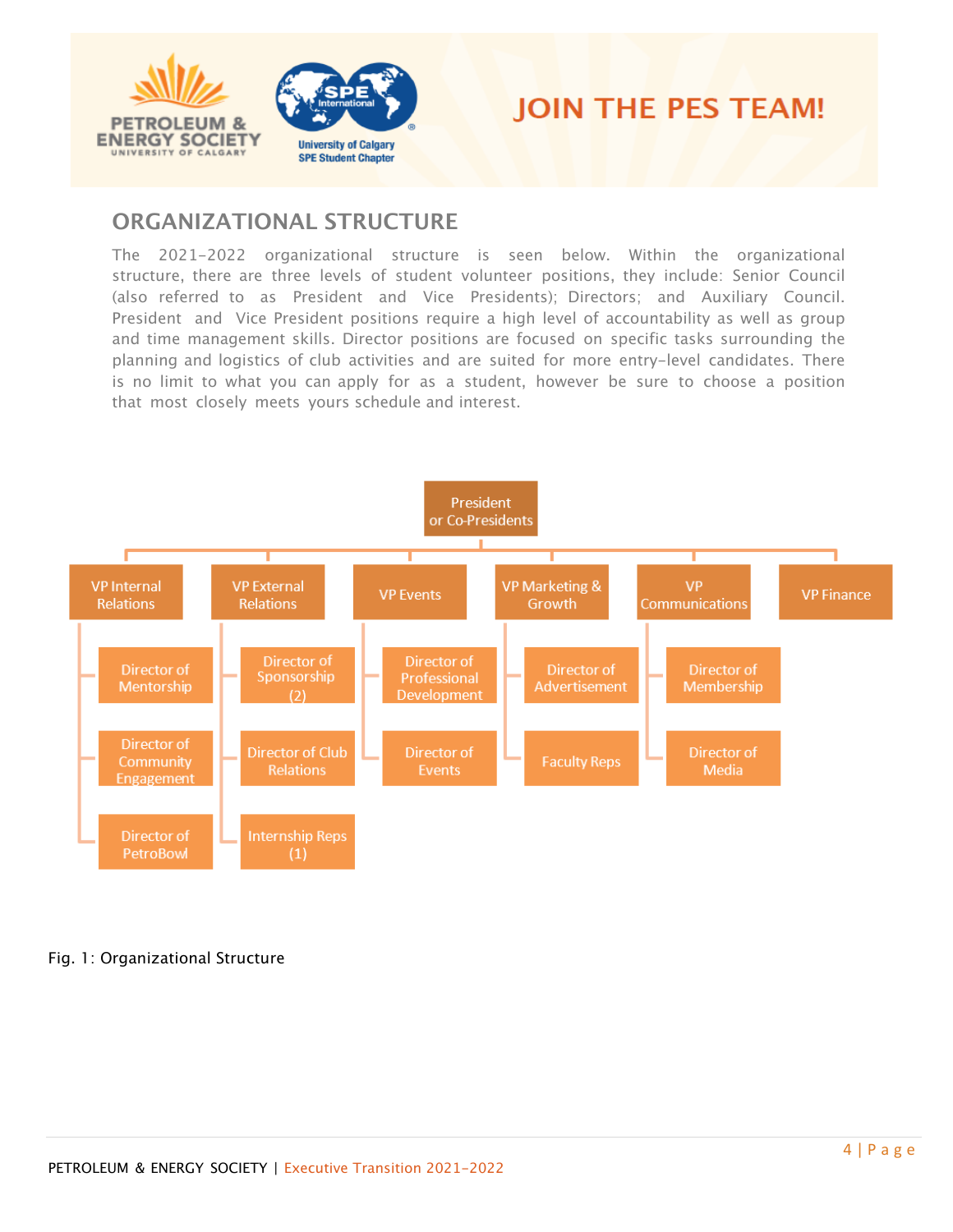



# <span id="page-4-0"></span>APPLICATION REQUIREMENTS

## Mandatory Requirements and Timeline

Candidates applying for incoming President and senior council positions must meet and attend the following deadlines and meetings:

### ▪ **Sun**day, March **13**th (**7:00**pm)

 $\circ$  All Presidential applications due (including 1-2 slides to be presented during the AGM due), emailed to Arby Seno at ruelbenedict.seno@ucalgary.ca.

## ▪ **Monday**, March 1**4** th (6:**3**0pm - 7:**3**0pm**, via Zoom**)

- o Annual General Meeting (AGM) and Presidential Election
- o Presidential and council applicants must attend

## ▪ **Sunday, April 3 rd** (11:59pm) **- now extended!**

- o ALL applications for incoming council positions due
- o Email to Arby Seno at ruelbenedict.seno@ucalgary.ca

### ▪ **Tuesday, April 5th (7:30pm via Zoom)**

- o Council selection meeting
- o Elected President must attend with outgoing senior council

## ▪ (TBD due to the variability of current circumstances)

- o Annual retreat and transition meeting
- o Both incoming and outgoing council members are expected to attend

### **Expectations**

It is expected that all applicants will read through this transition document and become familiar with the working structure and responsibilities of each council member within the U of C Petroleum & Energy Society. It is important that all applicants understand the responsibilities, commitments and benefits of becoming involved with the Petroleum & Energy Society.

If you have any questions or concerns regarding this year's transition, position responsibilities, or the U of C Petroleum & Energy Society, please do not hesitate to contact the current council executives. Contact information can be found on page 18 of this document.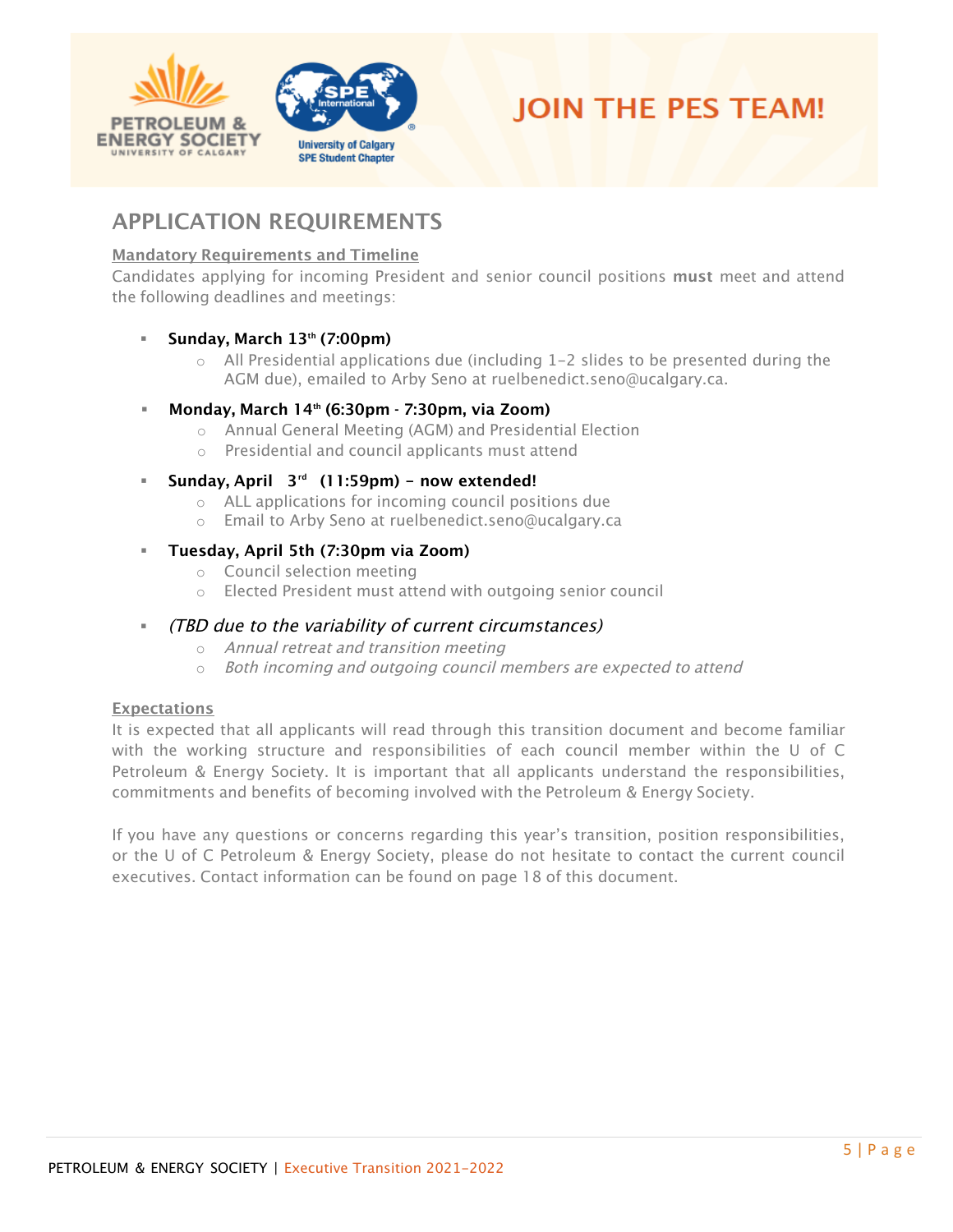





# <span id="page-5-0"></span>TRANSITION PROCESS

#### Stage One - Application

- Presidential applications are due by March  $13<sup>th</sup>$  at 7pm and all applications for the remaining council positions by March  $20<sup>th</sup>$  at  $11:59$ pm
- **■** Outgoing senior council pre-screens all Presidential applications and selects top two Presidential applicants based on following criteria:
	- o Previous PES Experience -50%
	- o Leadership Experience 30%
	- o Vision for the Club 20%
- Applicants must meet criteria to pass pre-screen process

#### Stage Two – President Selection

- $\textcolor{red}{\bullet}$  The two selected presidential nominees address stakeholders at the AGM on March 14th with their vision for the club (see requirements and responsibilities section for presentation details)
- Voting ballots will be sent on the Zoom chat via Google Form and tallied.

#### Stage Three – Senior Council Selection

- **Elected President will select incoming senior council members with the outgoing** executive council
- Final decision on the new senior council selection lies at the discretion of the incoming President
- **•** If desired, the incoming President may interview senior council applicants but this must be done with at least one member of the outgoing senior council in attendance

#### Stage Four – Director and Rep Council Selection

- **Elected President and incoming senior council will decide on director and rep candidates**
- Final decision on directors and reps remains to the discretion of the incoming President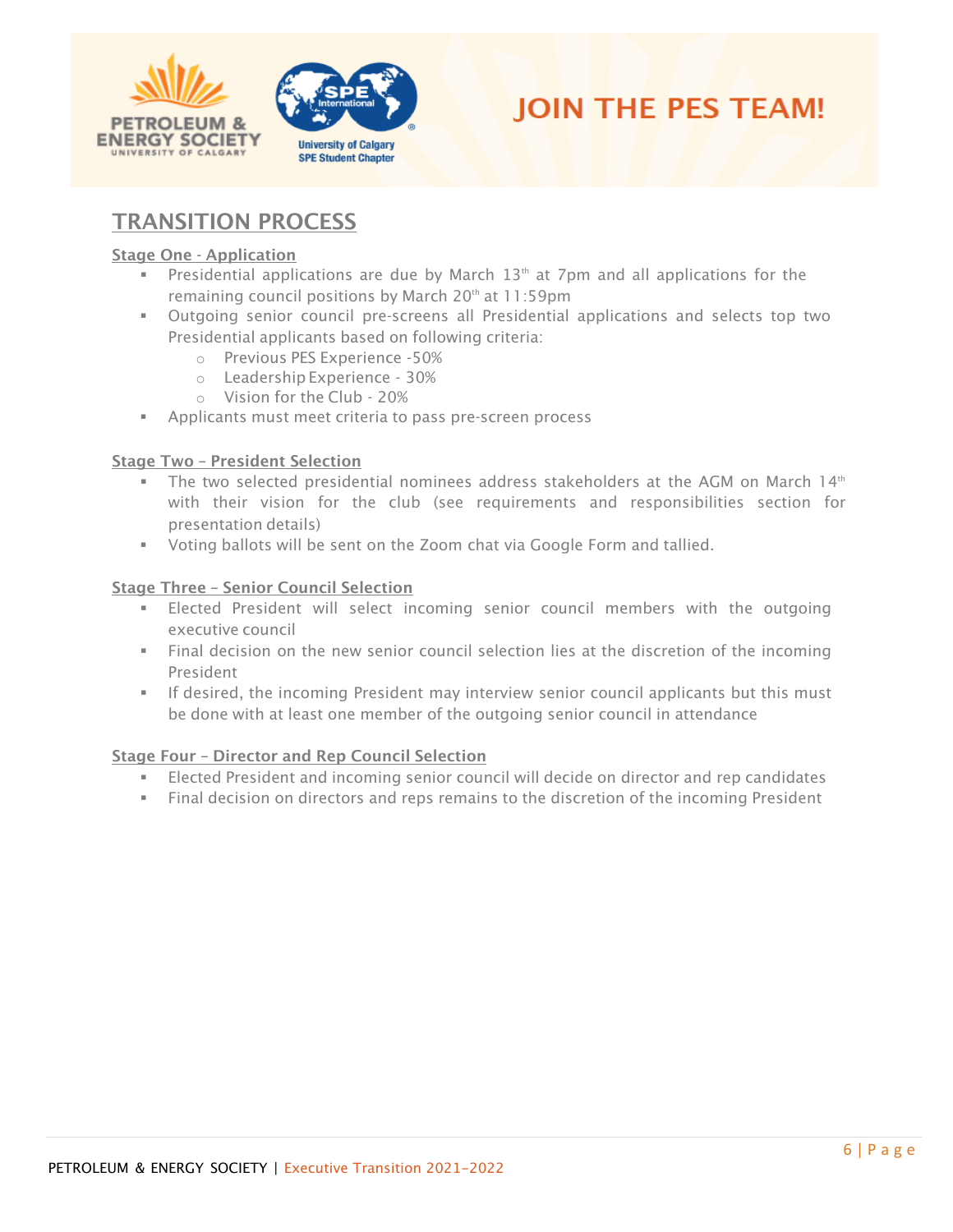



# <span id="page-6-0"></span>APPLICATION FORMS

#### Presidential Application

All students looking to submit Presidential applications must submit a separate Presidential application. The Presidential application consists of the following:

- **EXEC** General application form
- Updated resume
- **EXECOVER LETTER (MAXIMUM ONE page length)**
- **E** The cover letter should detail your previous leadership experience, proposed vision for the organization under your leadership, and why you think you would make the ideal PES President. President applications must be submitted via email by Sunday, March 13<sup>th</sup> (7:00pm) to the current VP Communications, Arby Seno, at ruelbenedict.seno@ucalgary.ca.

#### Executive Council Application

All students looking to submit applications for an executive council position must submit the following documentation:

- General application form
- Updated resume

Senior council applications should be submitted via email by Sunday, April 3<sup>rd</sup> at 11:59pm to the current VP Communications, Arby Seno, at ruelbenedict.seno@ucalgary.ca

#### Director and Rep Council Application

All students looking to submit applications for a director or rep level position are only required to complete the general application form. Director and rep position applications should be submitted via email Sunday, March  $20<sup>th</sup>$  at 11:59pm to the current VP Communications, Arby Seno, at ruelbenedict.seno@ucalgary.ca.

#### Forms

All application forms will be made available through the PES website at [www.pesucalgary.ca.](http://www.pesucalgary.ca/) In addition, all PES members will receive an email with the attached forms and transitional documentation. If you do not have a form and are interested in applying for a position, please contact us at ruelbenedict.seno@ucalgary.ca. We look forward to your applications!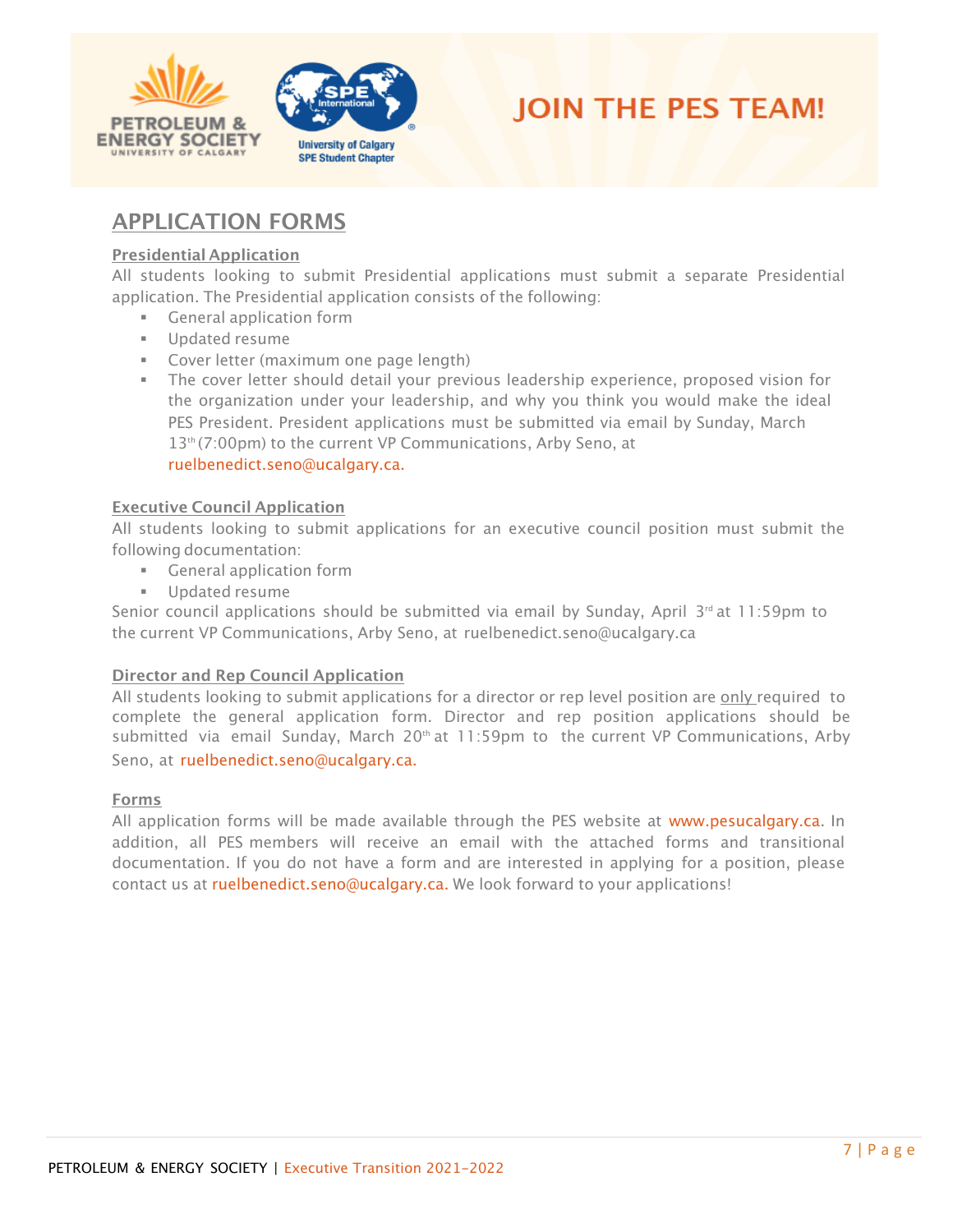



# <span id="page-7-0"></span>POSITION DESCRIPTIONS

## <span id="page-7-1"></span>PRESIDENT

#### Recommendations

- Strongly recommended 4<sup>th</sup> year student
- Strong verbal and written communication skills
- Excellent leadership skills, management skills, and mentorship capacity
- **EXECT** Strong understanding of all the council portfolios and their roles within the organization
- **•** Deep understanding of how the club fits within the University and community abroad
- **E** High capacity to make decisions individually and through group collaboration

#### Requirements

- Must have previously served on PES council (in any type of role)
- Must have previous experience in the energy industry
- **■** Must submit a Presidential application and be chosen to present at the AGM
- Must attend the AGM and provide a presentation on their vision:
	- o Provide a short background of yourself
	- o Personal vision and goals for the society
	- o Provide ideas on expanding the organization
	- o Ideas on the sustainable improvement of the society
	- o Means to maintain club image and integrity

- Accountable for all club activities and finances
- Act as the ambassador for the U of C SPE Student Chapter
- Coordinate and implement the PES vision with senior council
- Coordinate the responsibilities and provide support to each portfolio
- Develop and implement a process for scheduling all club activities
- Chair regular meetings with council and designate action items
- Develop quidelines for final approval of all external documentation
- Sustain a strongly integrated and motivated leadership committee
- **EXECT** Act as focal point of arbitration for disputing internal conflicts should any exist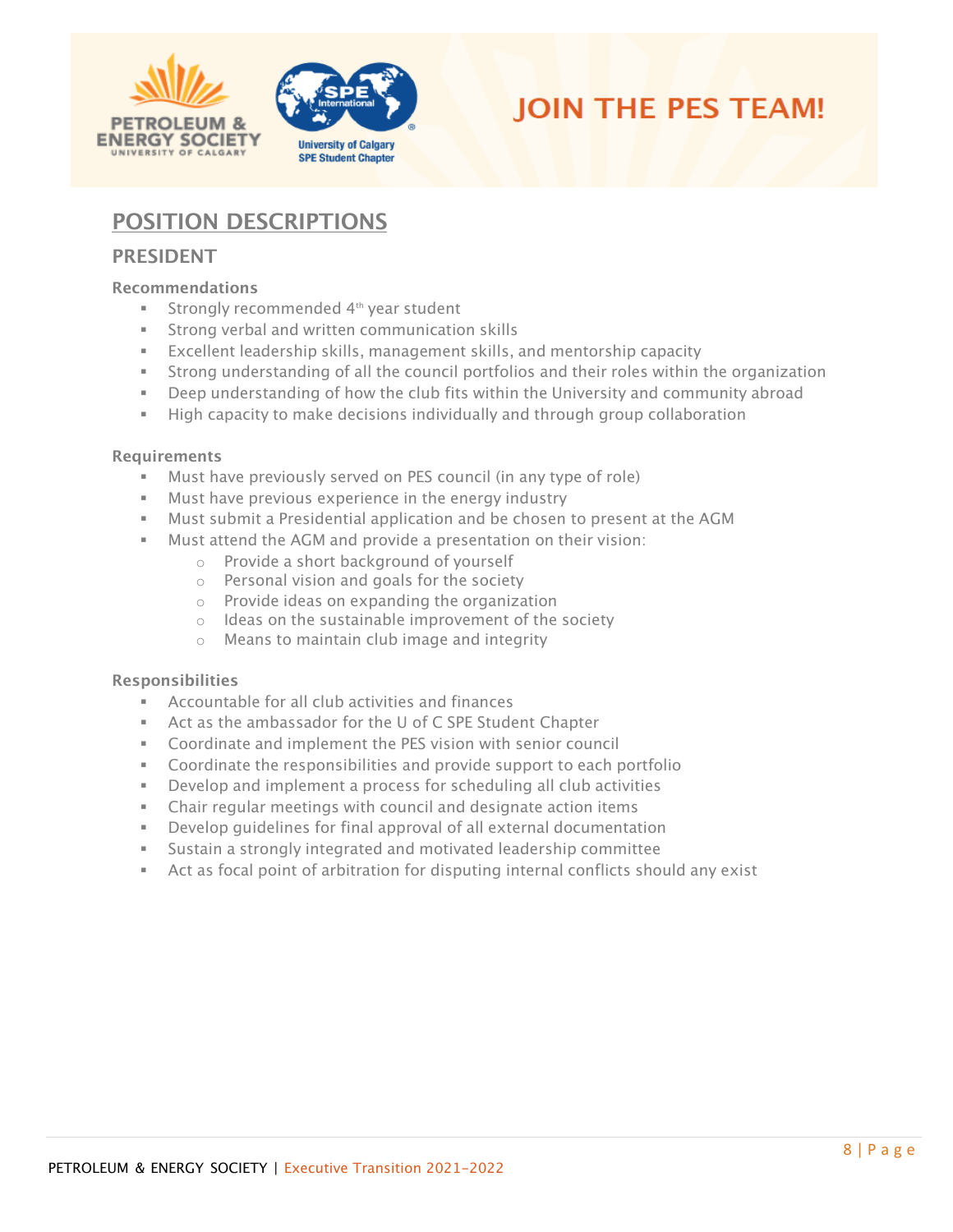



# <span id="page-8-0"></span>1. INTERNAL RELATIONS TEAM

## <span id="page-8-1"></span>VP INTERNAL RELATIONS

#### Recommended

- 4<sup>th</sup> year student
- **EXECT** Strong leadership and communication skills
- **EXECT** Strong capacity for event planning, budgeting and team building

#### **Requirements**

- **■** Must understand the responsibilities of the position and be able to effectively quide and mentor supporting internal team
- Must have previous experience in the energy industry
- Must be well organized and capable of planning large expenditure internal activities
- Must have basic financial management skills

- Prepare yearly budget for the Internal portfolio with the VP Finance
- Keep expenditures within budgetary quidelines as approved by VP Finance and President
- Order club specific promotional items
	- o Clubs week items
	- o Thank-you gifts for speakers
	- o Council polo shirts
- **EXECT** Hold triple signing authority on all cheques with VP Finance and President
- Organize and execute the planning of major internal events, including but not limited to:
	- o SPE ATCE
	- o Council bonding events
	- o PES ski trip
	- o Annual council retreat
	- o Annual North American PetroBowl Qualifiers
- Apply for external event funding and prepare post-conference report for SPE ATCE
- Organize and oversee the PetroBowl team with the Director of PetroBowl
	- o Coordinate materials and training for SPE ATCE
	- o Facilitate trip logistics if required
- **EXED THE OVERSEE PES Mentorship Program with the Director of Mentorship** 
	- o Provide assistance and guidance to program activities
- **Support director council in the internal relations group** 
	- o Chair internal team meetings and assign action items
	- o Provide an avenue for mentorship to the supporting director council
- <span id="page-8-2"></span>**EXE** Assist the VP Events and VP External with organizing major events
	- o Energy Panel
	- o Membership Drive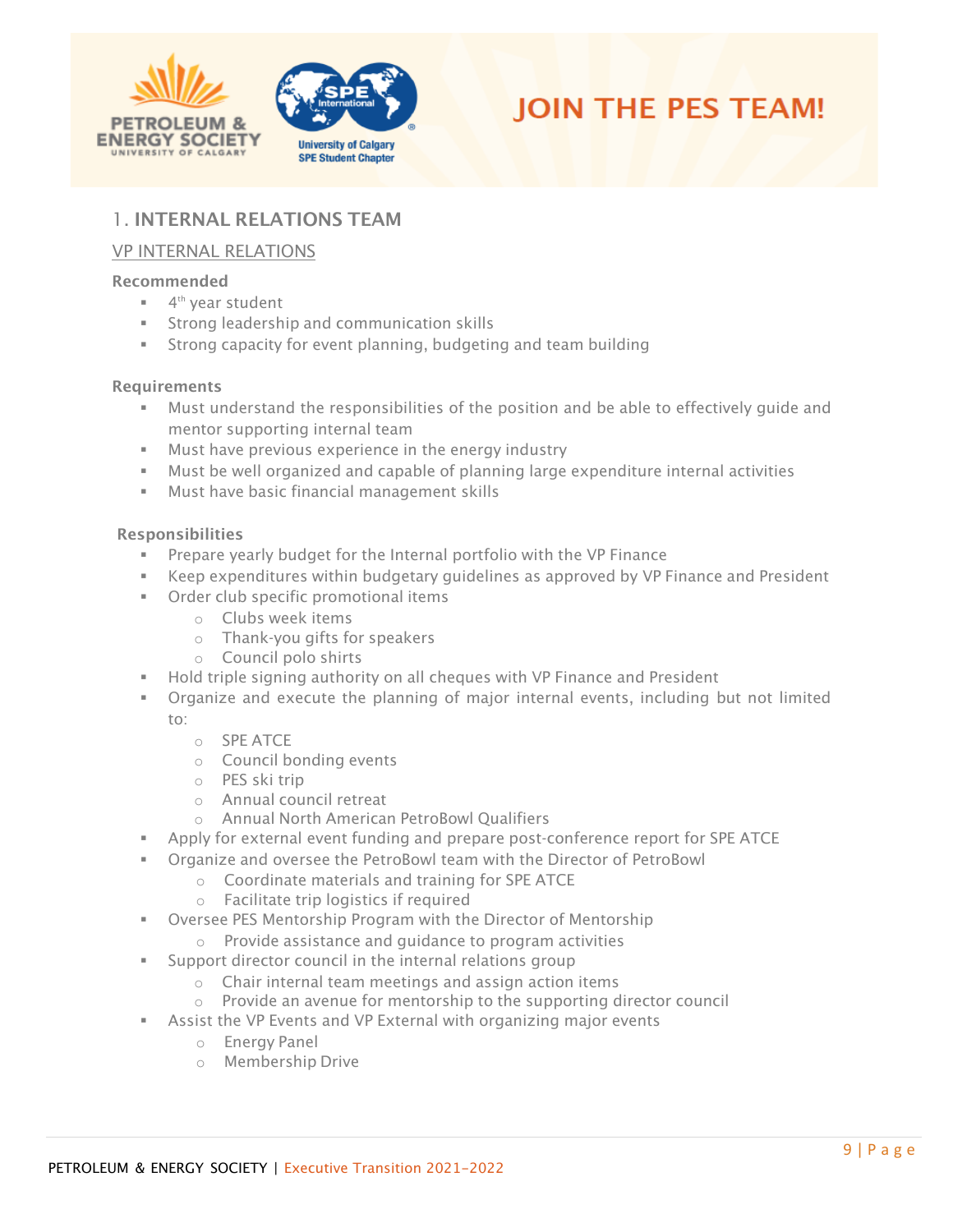



#### DIRECTOR OF MENTORSHIP

#### Recommended

- 2<sup>nd</sup>, 3<sup>rd</sup> or 4<sup>th</sup> year student
- **EXTERGHEE** Strong leadership, organizational and communication skills
- Strong capacity for event planning and budgeting
- **EXED** Ability to maintain large volumes of information

#### Responsibilities

- Lead, organize, and promote the PES Mentorship Program
	- o Recruit mentors and students for the program
	- o Organize the kick-off, mid-year and wrap-up events
	- o Plan monthly or bi-monthly workshops
	- o Provide monthly program activities and support participants when needed
	- o Keep consistent communication with mentors and mentees

#### <span id="page-9-0"></span>DIRECTOR OF COMMUNITY ENGAGEMENT

#### Recommended

- 2<sup>nd</sup> or 3<sup>rd</sup> year student
- Strong communication skills with demonstrated commitment to community

#### Responsibilities

- Work with VP Internal on strategy for PES community involvement
- Work with reps to organize volunteering initiatives in the community for council members to attend
- **EXECUTERFIERG** of PES marketing strategies to ensure advertisement is reaching targeted audience
- Maintaining a strong feedback channel with the student body
- **EXECT** Seek new opportunities to collaborate and support other community-engaged clubs

#### <span id="page-9-1"></span>DIRECTOR OF PETROBOWL

#### Recommended

- $\blacksquare$  3<sup>rd</sup>, internship, or 4<sup>th</sup> year student
- **EXTENGE COMMUNICATION SKILLS AND KNOWLED AND STATE IN STATE IN STATE IN STATE IN STATE IN STATE IN STATE IN ST**
- **EXP** Previous experience in PetroBowl or Energy Bowl required

- Work with the VP Internal in organizing the PetroBowl team
- **EXECT** Recruit and train members of the PetroBowl team and organize regular study sessions
- **EXECT Assist the VP Internal in organizing the trip to the annual North American PetroBowl** Qualifiers and SPE Student Symposium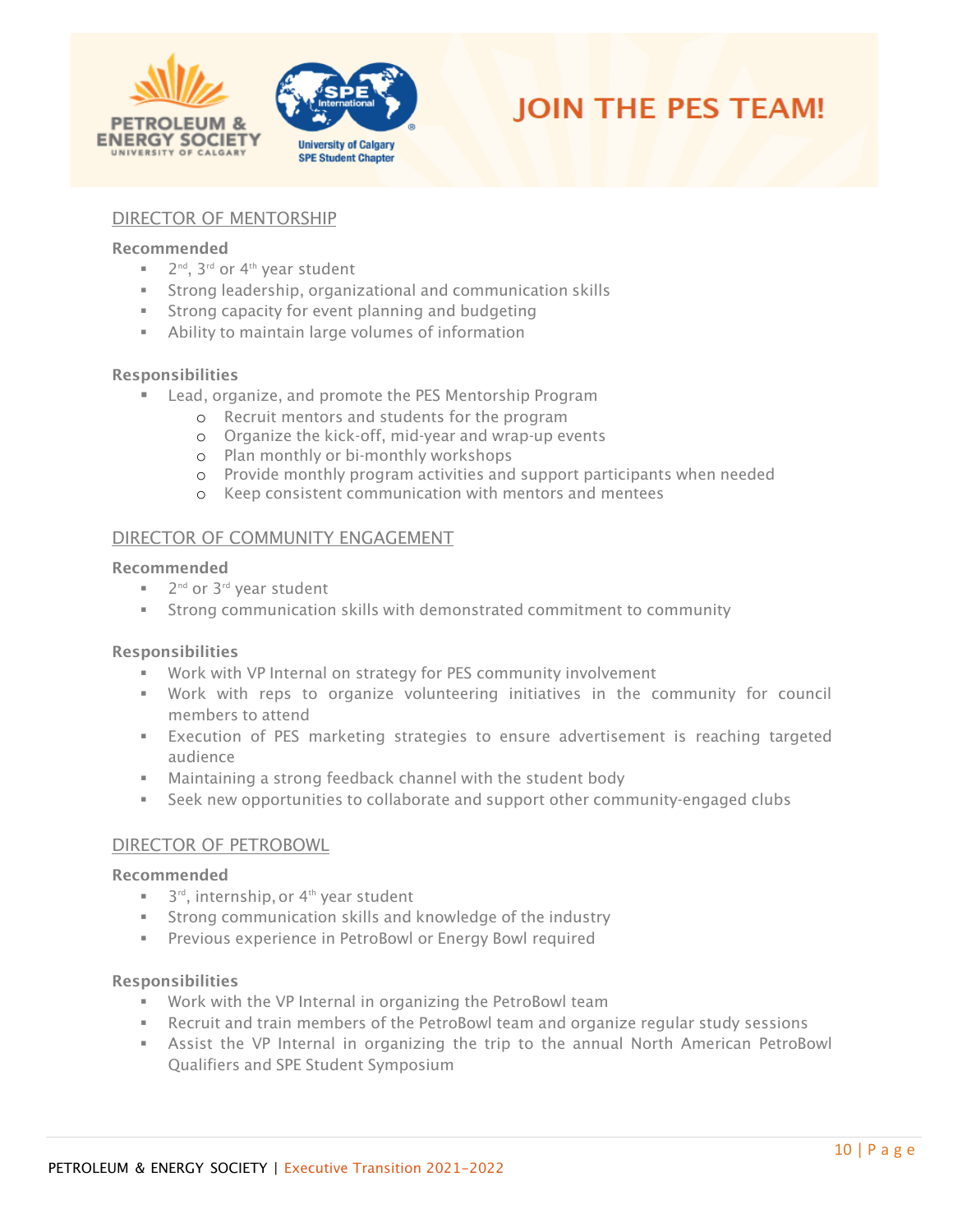



# <span id="page-10-0"></span>2. EXTERNAL RELATIONS TEAM

## <span id="page-10-1"></span>VP EXTERNAL RELATIONS

#### Recommended Skill Set

- Strongly recommended 4<sup>th</sup> year student
- Excellent public speaking and communications skills with high degree of professionalism
- **EXECT** Strong capacity for sponsorship activities and external communication meetings

#### Requirements

- Must understand the responsibilities of the position and be able to effectively lead a team of two directors and two reps
- Must possess previous sponsorship experience
- Must have confident and comfortable public speaking skills
- **■** Must have previous experience in the energy industry

- Assist in preparation of yearly budget and projected sponsorship income with the VP Finance
- **EXECT** Keep expenditures within budgetary guidelines outlined by VP Finance and President
- Manage sponsor relations:
	- o Continually seek new external relation opportunities
	- $\circ$  Manage current activities with external partners to ensure quality is maintained
- Develop and manage an efficient process for obtaining and maintaining corporate sponsors in conjunction with the Director of Sponsorship:
	- o Make necessary modifications to sponsorship package given current market conditions
	- o Create plan for seeking sponsorship
	- o Set up corporate meetings
	- o Maintain a detailed sponsorship and communication log
	- o Write thank-you letters and coordinate invoice documentation with VP Finance
- **•** Order Christmas cards and develop annual report to send to sponsors
- **EXECOUNTABLE TO SENIOUS COUNCIL FOR EXAM** corporate needs and agreements are satisfied
- Facilitate and assist in the planning of major events with corporate sponsors
	- o Industry Association Mixer
	- o Energy Panel
- Support external team:
	- o Chair internal team meetings and assign action items
	- o Provide an avenue for mentorship to external team
	- o Assist in conflict resolution with Industry Luncheon tickets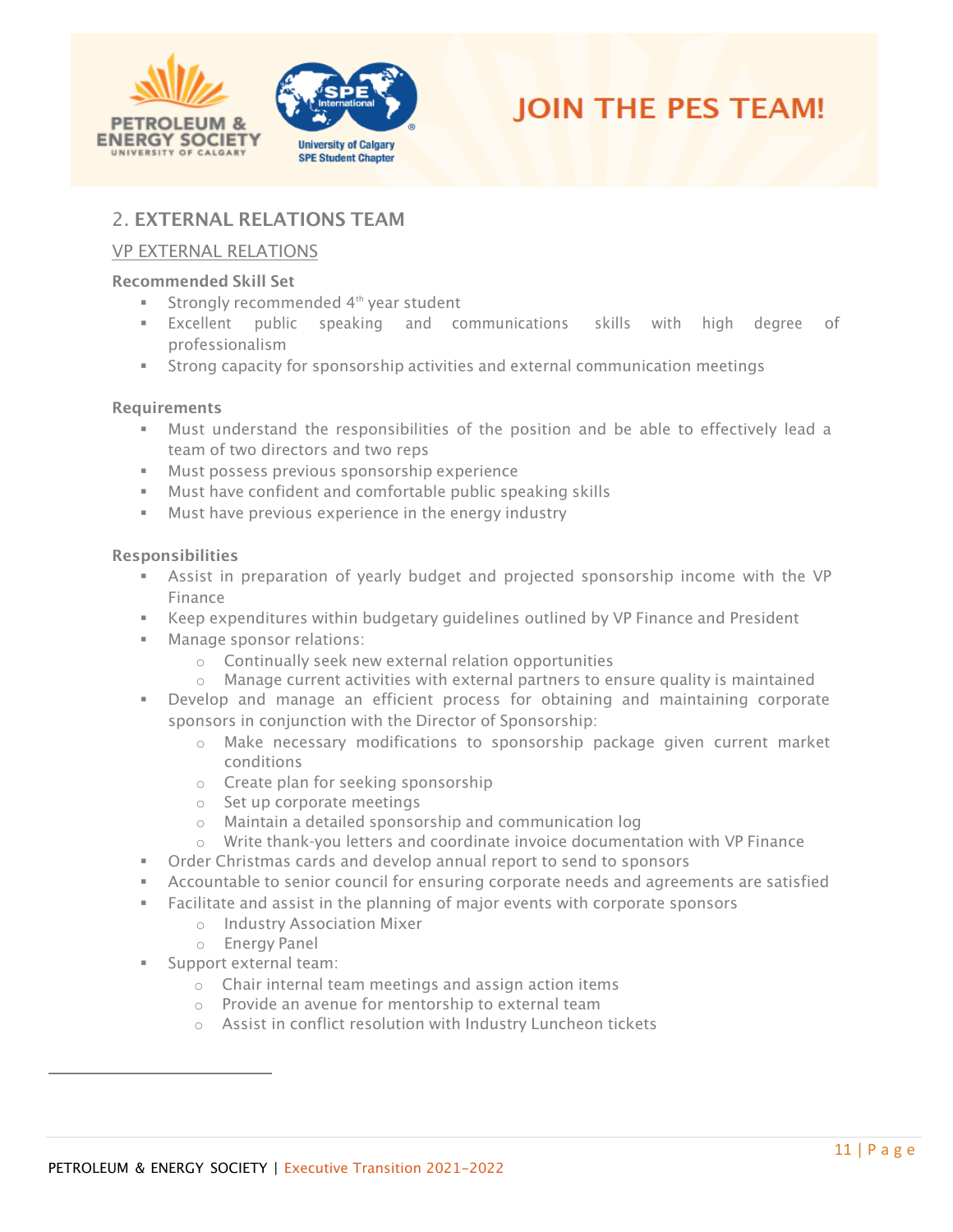



### <span id="page-11-0"></span>DIRECTOR OF SPONSORSHIP (2)

#### Recommendation

- **·** Internship student (required)
- **EXECT** Strong public speaking and communication skills with high degree of professionalism

#### Responsibilities

- Work with the VP External Relations to revise Sponsorship Package and relating documents for 2022-2023
- **Coordinate logistics with VP External Relations and scheduling of sponsorship campaign**
- Attend sponsor meetings and be available for communication
- Learn and develop follow up process from the VP External Relations
- **EXED** Be capable of independently initiating new partnerships throughout the year
- Represent PES at the SPE Young Professionals Monthly Council meetings

### <span id="page-11-1"></span>DIRECTOR OF CLUB RELATIONS

#### Recommendation

- **·** Internship student (required)
- **EXECT** Strong public speaking and communication skills with high degree of professionalism

#### Responsibilities

- **EXECT** Attend monthly SPE YP meetings to provide updates on PES activities
- Act as a liaison between PES and external organizations
- **■** Maintain positive relations with industry associations and seek out new partnerships
- Work with the VP External Relations to organize the Industry Association Mixer
- **EXECT** Assist the VP External Relations with planning other major events including the Energy Panel

#### <span id="page-11-2"></span>INTERNSHIP REPRESENTATIVES (1)

#### Recommendations

- **·** Internship student (required)
- Demonstrated passion for the industry
- **EXECTE:** Strong organizational and communication skills

- Responsible for recruiting interested PES members on internship
- **■** Maintain communication regarding PES- and SPE-related activities both on and off campus
- **EXECOMPHIST COMPTED EXECUTE:** Compile list of monthly SPE technical luncheons and represent PES at these events
- **•** Track statistics of PES members attending SPE events, and report results to VP External Relations
- Help plan at least one event (ski trip, end of year event, tour, etc.)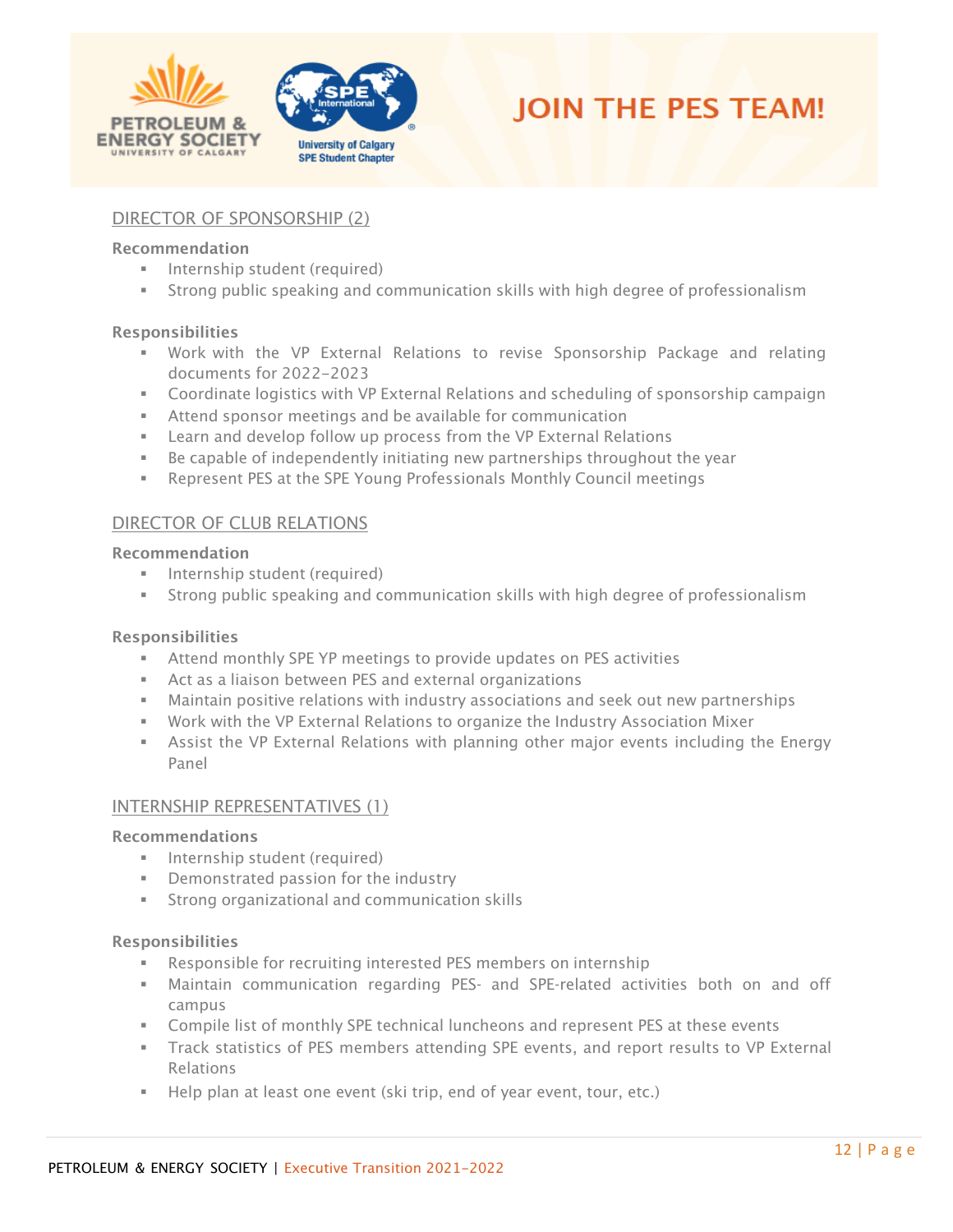





# <span id="page-12-0"></span>3. EVENTS TEAM

#### <span id="page-12-1"></span>VP EVENTS

#### Recommended Skill Set

- Strongly recommended 4<sup>th</sup> year student
- Excellent leadership and organization skills
- High capacity for event planning, budgeting and execution

#### Requirements

- Must be organized and have a fundamental understanding of the event proposal and planning process
- Must understand the responsibilities of the position and be able to effectively lead a team of two directors

#### Responsibilities

- **EXP** Provide experience, support and mentoring in logistical coordinating of major events
- Prepare funding application for Fort McMurray Tour (SEEL, SSAF, SPE)
- **EXECT** Prepare yearly budget for your team with the VP Finance
- **EX** Keep expenditures within budgetary guidelines as approved by VP Finance and President
- **■** Manage communication with the VP External Relations and sponsors for event schedules
- Maintain a club calendar with all events for council to access
- **Ensure directors are involved in key external relations meetings**
- Responsible for planning major club activities, including:
	- o Fort McMurray Oil Sands Tour
	- o Annual Industry Mixer
	- o Service Facility Tour\* o Gas Plant Tour\*
	- o Wind Farm Tour\*
- Support events team with event booking and logistics

<span id="page-12-2"></span>\*Tours are dependent on sponsorship and are subject to change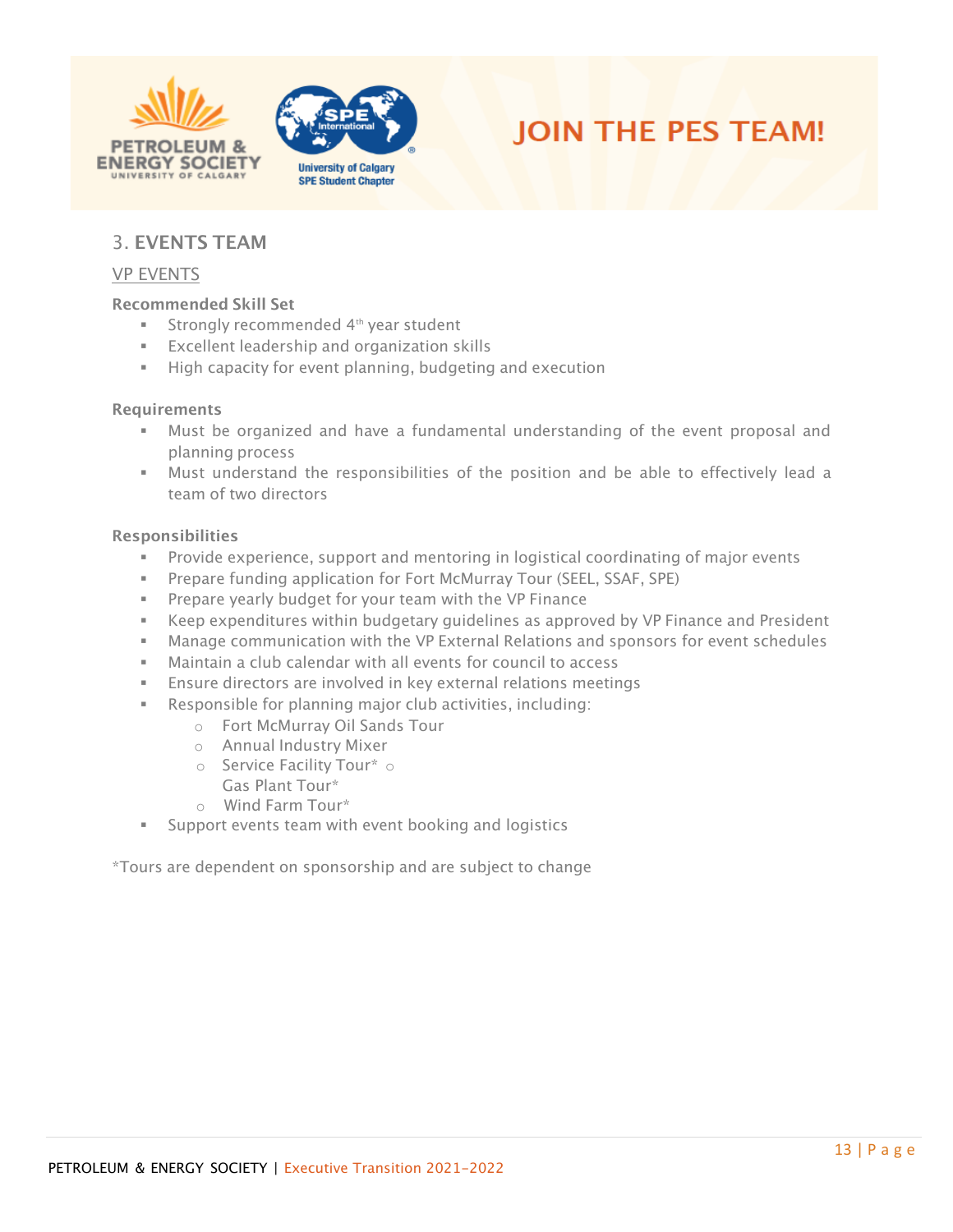



## DIRECTOR OF PROFESSIONAL DEVELOPMENT

#### Recommended

- 2<sup>nd</sup>, 3<sup>rd</sup> or 4<sup>th</sup> year student
- **Event planning skills**

#### Responsibilities

- Coordinate room bookings through SU ClubHub including renting A/V equipment, catering, registration, thank-you gifts and all other event-specific logistics
- May be expected to coordinate logistics for scheduling of event with corporate sponsors
- **•** Prepare detailed budget for each professional development event with VP Events
- **•** Coordinate with Marketing and External teams for speakers and event promotion
- Professional Development events include:
	- o Lunch & Learns\*
	- o Annual Industry Mixer
	- o Leadership Development Sessions

\*Lunch & Learns are subject to obtained sponsors

#### <span id="page-13-0"></span>DIRECTOR OF EVENTS

#### Recommended

- 2<sup>nd</sup>, 3<sup>rd</sup> or 4<sup>th</sup> year student
- **Event planning skills**

#### Responsibilities

- Booking buses, SU waivers, food, accommodation, thank you gifts, tour itinerary, speakers and all other logistical requirements for events
- Prepare a detailed budget for each event with the VP Events
- **EXECUTE:** Current experiential learning events:
	- o Fort McMurray Trip
	- o Service Facility Tour\*
	- o Gas Plant Tour\*
	- o Wind Farm Tour\*

<span id="page-13-1"></span>\*Tours are dependent on sponsorship and are subject to change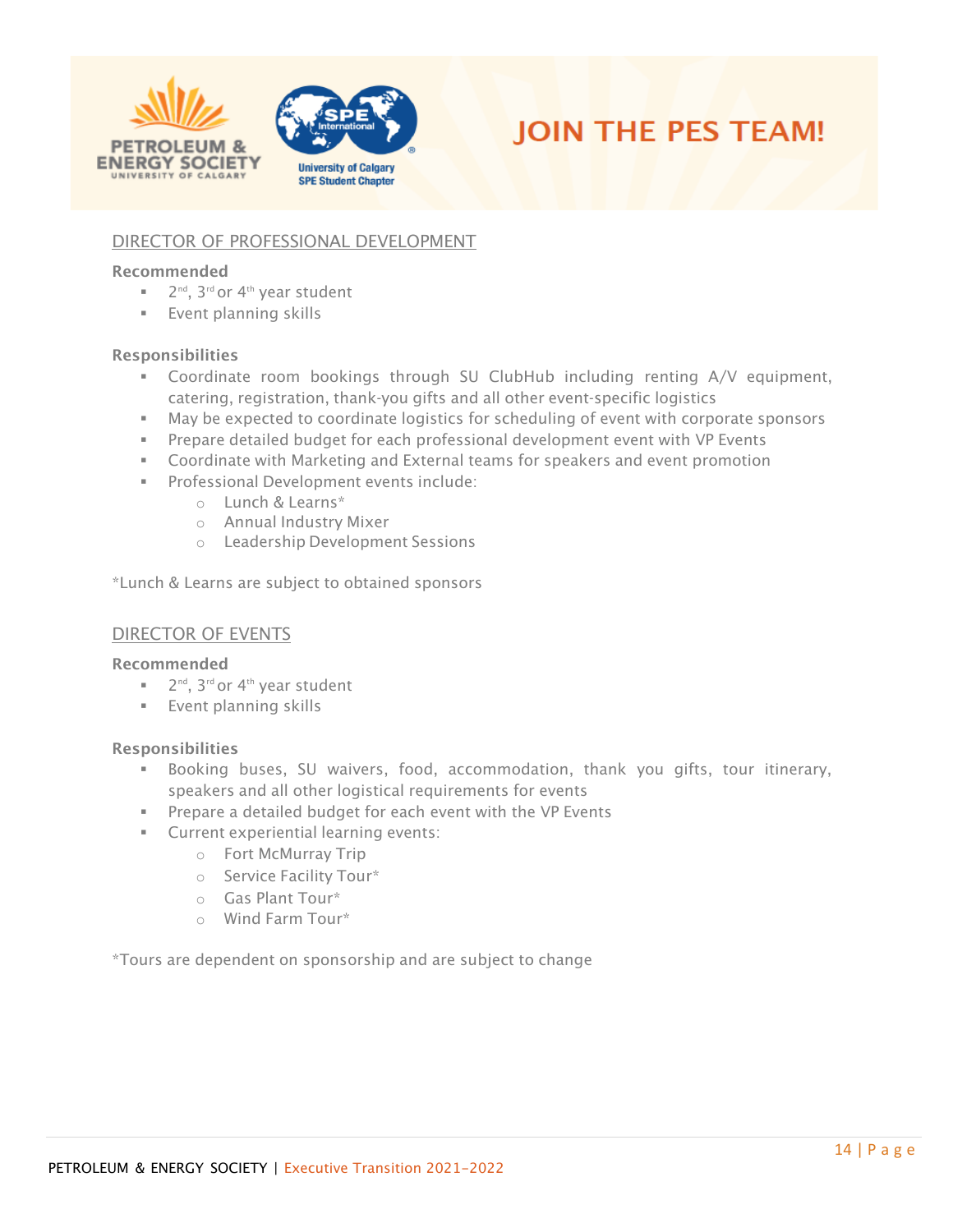



# 4. MARKETING & GROWTH TEAM

## <span id="page-14-0"></span>VP MARKETING & GROWTH

#### Recommendations

- 4<sup>th</sup> year student
- Strong leadership skills
- **■** High capacity for communications and budgeting
- Strong understanding of marketing the club's brand, perception and presence on campus

#### **Requirements**

- **■** Must understand the responsibilities of the position and be able to effectively quide and mentor supporting director council
- **■** Must have previous experience in the energy industry and strong communication skills
- Must be capable of applying creative thinking towards tangible problem solving

- Execute presidential vision as laid out in initial meetings
- **Prepare yearly budget for the marketing team with the VP Finance**
- Keep expenditures within budgetary guidelines as approved by VP Finance and President
- Get consent from President on all external PES publications before distribution
- Growth development:
	- o Find opportunities for growth inside and outside of SSE
	- o Strategize short and long terms plans for the organization
	- o Develop feedback system for PES events and all external consultations
	- o Design unique recruitment and information sessions for the student body
- **■** Manage PES marketing brand:
	- o Manage PES social media accounts (Facebook, instagram, twitter)
	- $\circ$  Actively manage the PES brand and applying it towards communications activities
	- $\circ$  Develop and execute regular marketing campaigns in support of club activities
	- o Execute growth strategy with marketing action items
	- o Communicate PES brand to students
- Support marketing team members:
	- o Chair internal team meetings and assign action items
	- $\circ$  Engage 1st/2<sup>nd</sup>/3<sup>rd</sup> year, business and geosciences rep to reach out to the student body
	- o Provide guidance to the Director of Advertisement in managing the PES brand and producing marketing material
	- $\circ$  Manage and regulate proper communication between PES and all affiliates
	- o Provide an avenue for mentorship to the supporting director council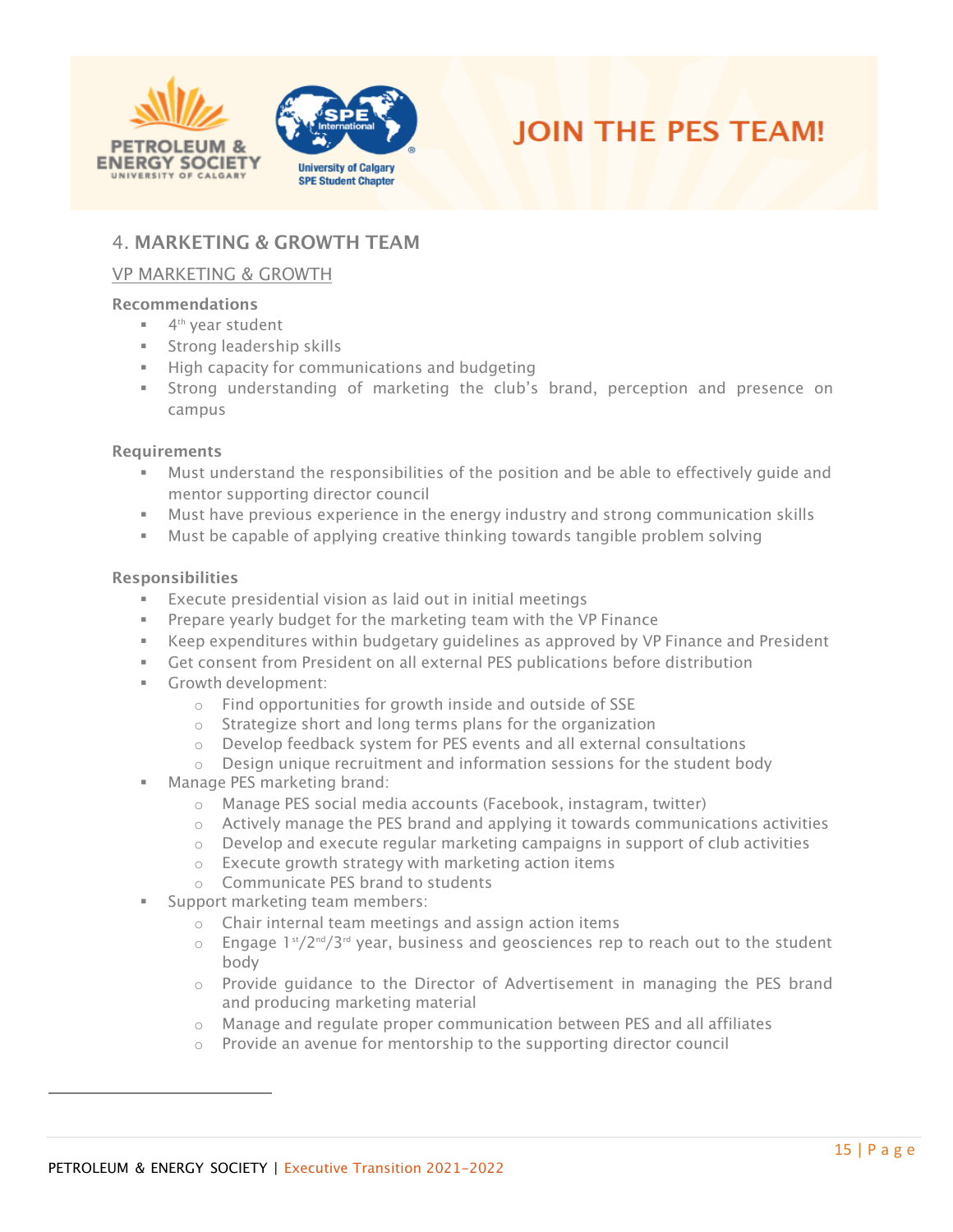



## <span id="page-15-0"></span>DIRECTOR OF ADVERTISEMENT

#### Recommended

- 2<sup>nd</sup>, 3<sup>rd</sup> or 4<sup>th</sup> year student
- Photoshop or other design software skills

#### Responsibilities

- **Execution of PES brand**
- Develop marketing strategy and execution plan:
	- o Posters
	- o Announcements
- **EXECT** Help reps manage social media presence in platforms such as Facebook, LinkedIn, etc
- Review and understand usage requirements of corporate logos
- Work with VP Marketing & Growth on strategy for PES growth
- Work with VP Marketing & Growth to design and order PES power-point templates, poster templates, PES swag, thank-you cards, business cards and gifts as required

#### <span id="page-15-1"></span>FACULTY REPRESENTATIVES

#### Recommended

Enrolled in 1<sup>st</sup>, 2<sup>nd</sup> or 3<sup>rd</sup> year engineering, or enrolled in 4<sup>th</sup> year business or 4<sup>th</sup> year geosciences, respectively.

- **EXECT** Display strong interest in PES and the energy industry
- **EXECT** Responsible for communicating PES related activities to the student body through class announcements and Facebook posts
- Responsible in helping recruit PES members
- Engage in required PES growth development as designated by the VP Marketing & Growth
- **EXE** Assist in supporting all event needs and requirements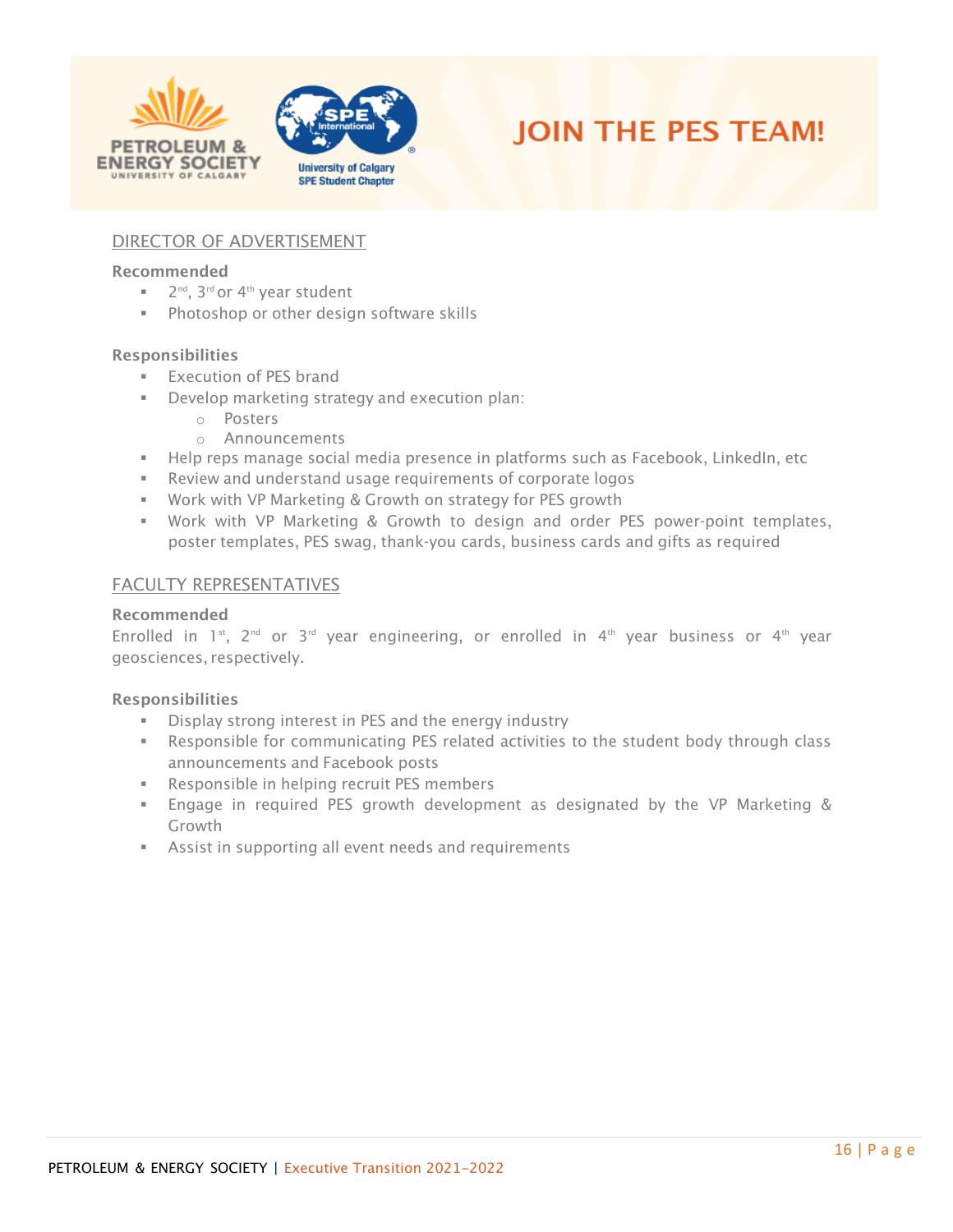





# <span id="page-16-0"></span>5. COMMUNICATIONS TEAM

#### <span id="page-16-1"></span>VP COMMUNICATIONS

#### Recommended

- **EXECUTE:** Strong writing skills
- Excellent leadership and organizational skills

#### Responsibilities

- Call meetings for senior and regular council meetings
- o Collect schedules from all council and find collective meeting times
- Prepare agendas and record minutes at meetings
- Manage PES email account and incoming mail content
- Manage information/knowledge sharing database
	- o Contact database
	- o Handover documents
- **•** Prepare PES Publications and reports being released to external stakeholders
	- o Post-event reports
	- o SPE/SU Annual Reports
	- o Working with U of C, SSE, and other faculties on media releases
- **Ensure all external PES publications are kept within professional standards**
- Provide leadership and support for Director of Membership and Director of Media

#### <span id="page-16-2"></span>DIRECTOR OF MEMBERSHIP

#### Recommended

- 2<sup>nd</sup>, 3<sup>rd</sup> or 4<sup>th</sup> year student
- **EXED:** Ability to maintain large volumes of information
- Able to present large amounts of information in an organized fashion

- **•** Prepare an organized and intuitive system for membership tracking at events
- Create new documentation for membership marketing
- Membership and prospecting
	- o Coordinate career fair and membership drive with VP Internal Relations
	- o Track statistics of student members at PES events
	- o Strategize on targeting larger membership base (e.g. Geosciences and Business)
- Maintain statistics on PES membership and demographics and track PES membership payments
- Provide up-to-date email lists to VP Communications for regular communications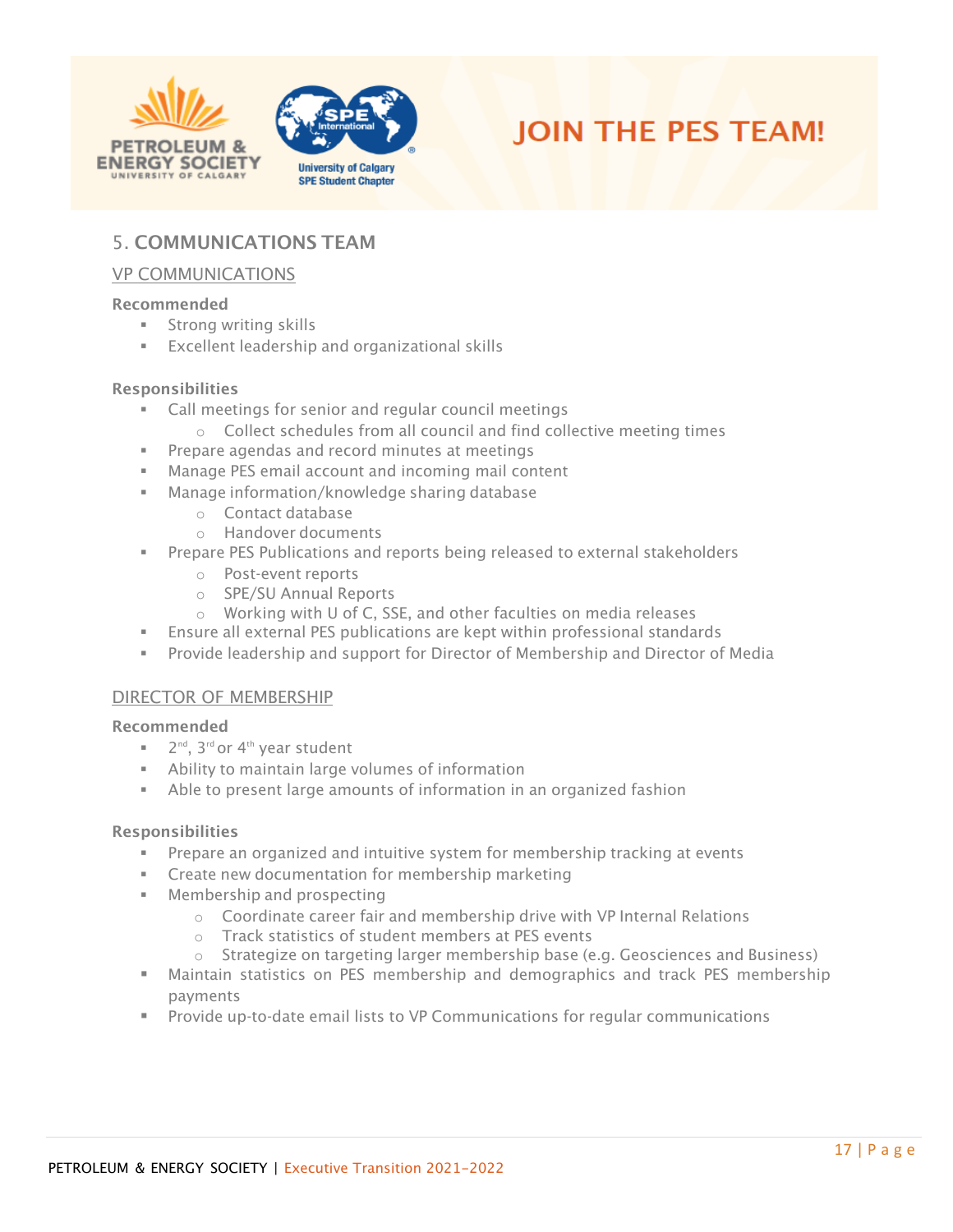





## <span id="page-17-0"></span>DIRECTOR OF MEDIA

#### Recommended

- 2<sup>nd</sup>, 3<sup>rd</sup> or 4<sup>th</sup> year student
- **Proficiency with HTML and website management**

- **■** Update and maintain the current PES website
- **■** Maintain communication with the VP Communications and VP Events regarding upcoming events for advertisement on the website
- **Ensure all website functions are operating normally** 
	- o Payment system
	- o Links and hierarchy
- Update website with any changes to PES Constitution and incoming PES council profiles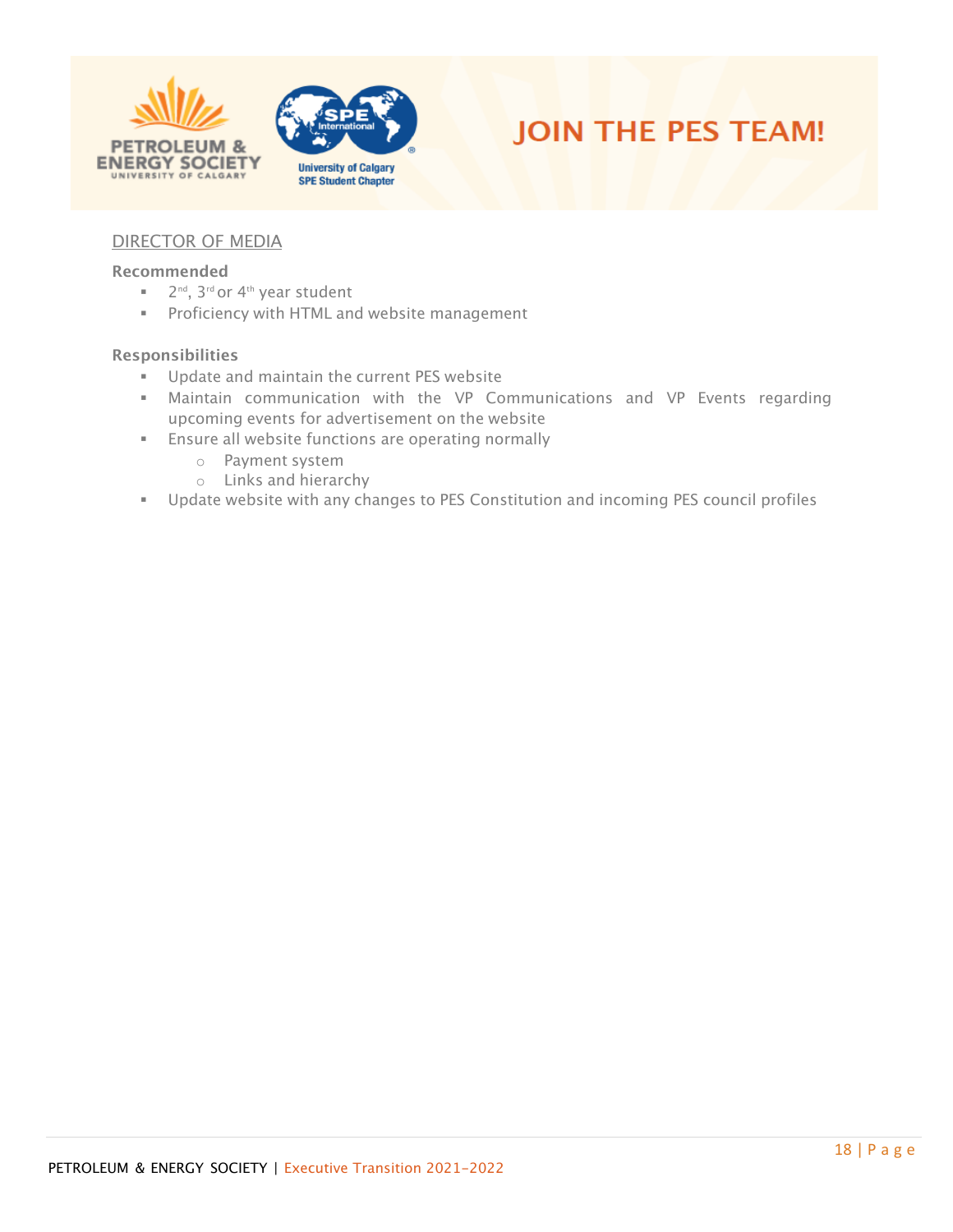





# <span id="page-18-0"></span>6. FINANCE TEAM

#### <span id="page-18-1"></span>VP FINANCE

#### Recommended Skill Set

- 4<sup>th</sup> year student
- Strong budgeting, organizational and financial management skills
- Previous experience dealing with budgets and/or financial management

#### Requirements

- Must be responsible and accountable when handling financial accounts
- Must have high ethical standards, responsible and trustworthy to the organization
- Must be prepared to supply appropriate documentation in rare occurrence of immediate auditing

- Oversee all of PES financials:
	- o Manage both PES financial accounts (Bank Account and Paypal Account)
	- $\circ$  Make recommendations to President and individual teams on financial activity
- Prepare yearly budget for the organization (to be complete before academic year):
	- o Includes projected cash flows, accounts receivable, accounts payable
	- o Includes detailed program budgets prepared by Operations, Internal Relations, External Relations, Communications and Growth and Marketing
- Manage PES bank account
	- o Hold triple signing authority on all cheques with President and VP Internal
	- $\circ$  Hold all banking information and cards (not shared with anyone from council, with the exception of the President)
- Responsible for keeping account and books up to date
	- $\circ$  Includes a detailed breakdown of expenditures, revenues and account status
	- o Sending invoices to sponsors upon receiving and depositing cheques (signed only by VP finance)
	- $\circ$  Preparing monthly financial statements for the President and senior committee
	- o Keeping financial activity private between yourself and the President
- Develop and manage financial documentation
	- $\circ$  Manage re-imbursement forms (cheques signed by VP Finance and President)
	- $\circ$  Letters of financial requests to bank (change of signing authority, etc)
- Maintain high degree of transparency and honesty with club finances
	- $\circ$  Prepare regular updates to executive council regarding current finances with clearly identified areas of improvement
	- o Discuss any financial discrepancies with VPs as required